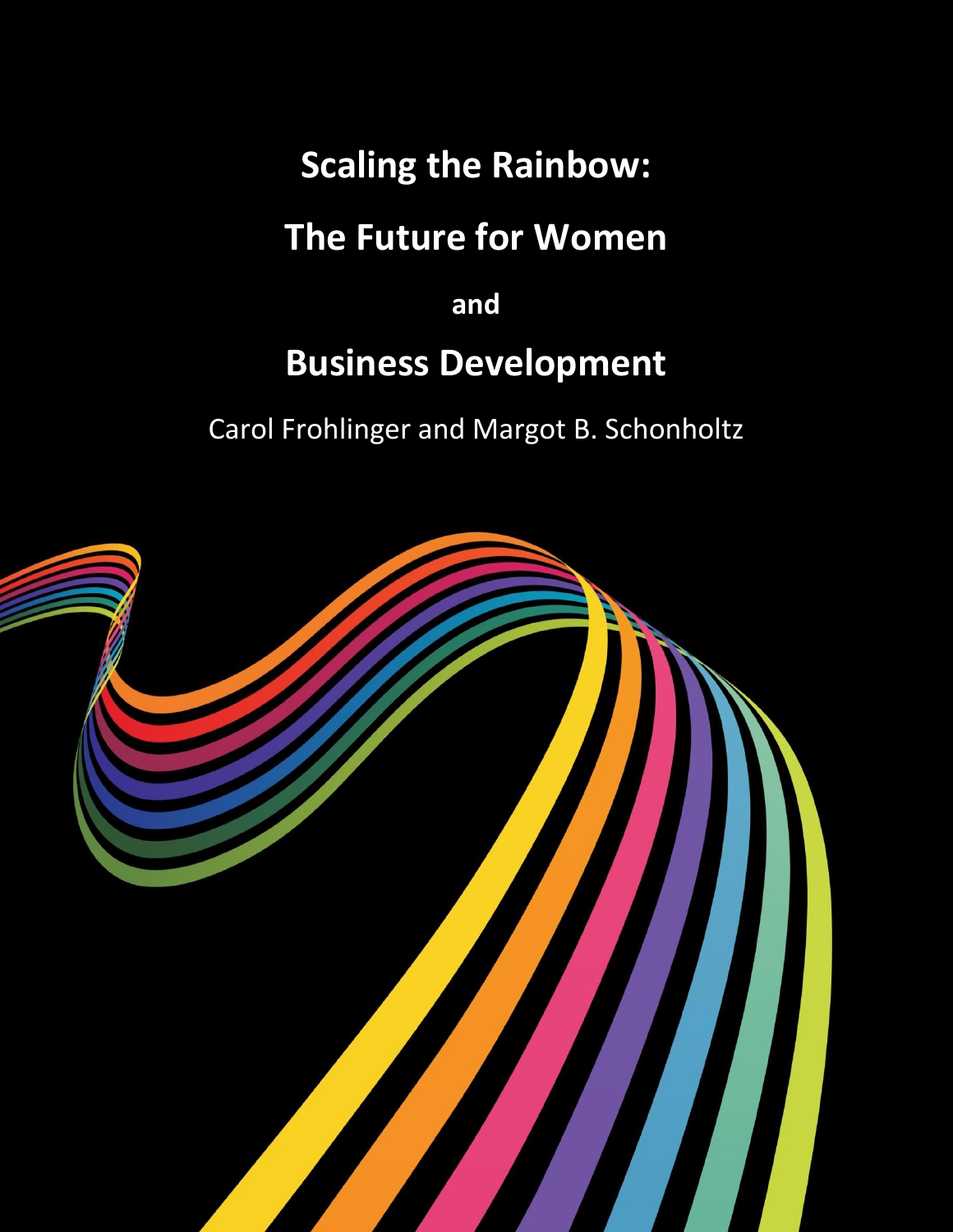### **Table of Contents**

This article was originally published in Breaking Barriers: Promoting and Retaining Women in the Legal Profession by Ark Group in association with Managing Partner, 2014.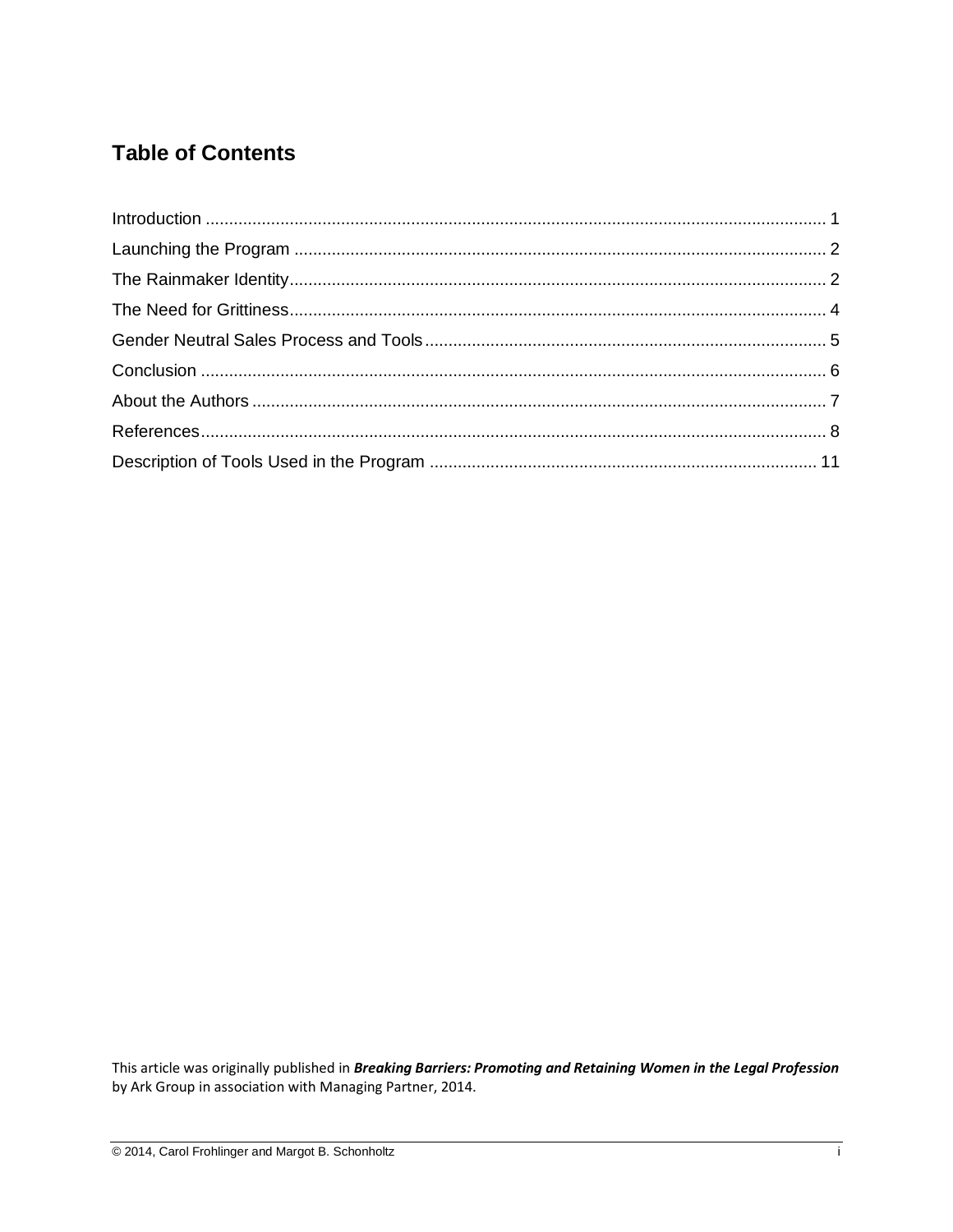## **Scaling the Rainbow – The Future for Women and Business Development**

*By Carol Frohlinger, founder, Negotiating Women, Inc., and Margot B. Schonholz, partner, Willkie Farr & Gallagher LLP*

#### <span id="page-2-0"></span>**Introduction**

It is beyond dispute that the legal profession has undergone a seismic structural shift since 2007. Firms are facing shrinking demand for services, increased competition and clients under internal pressure to demand more for less. In order to retain existing business, no less capture new business in today's uncharted legal market, firms and individual lawyers must be innovative — not a trait ascribed to many firms or lawyers.

An inventive strategy is to unleash the latent business generation power of women partners and counsel. This is particularly timely since clients are regularly focused on gender composition of their outside legal teams<sup>1</sup> and inhouse decision makers are increasingly women.<sup>2</sup>

Currently, women partners (equity and nonequity) are credited with originations at only 50% of the numbers men report.<sup>3</sup> According to a recent national survey, 84% of firms responding had two or fewer women on the "top ten" rainmaker list.<sup>4</sup> So what is preventing women from realizing their business development potential, and how can these obstacles be overcome?

Some blame the women themselves — they are not willing to get out there 24/7 to do what it takes,<sup>5</sup> are reluctant to ask for business,<sup>6</sup> and do not have the "correct" skills. This misguided focus, which is solely on "fixing" women, obscures a growth opportunity for firms. There is a market

driven need to develop programs and systems to enable women to make rain (a difficult task for many lawyers, male or female), despite deepseated systemic issues that create hurdles.

A pragmatic approach to helping women generate revenue is to identify relevant market factors that leverage the strengths women bring to business development as well as pervasive factors that disadvantage them as a starting point and to build from there. The approach we take is grounded in:

- 1. Proven strategies and techniques appropriate for sophisticated business to business "buying decisions" tailored to meet the needs of law firms in today's economic climate;
- 2. Principles of negotiation essential to enhancing trust and loyalty between lawyers and their clients;
- 3. An understanding of *second generation gender issues*<sup>7</sup> ("SGGI"). These are the powerful yet often unexamined barriers women face that arise from either cultural beliefs about gender (gender stereotypes) or embedded workplace structures, practices, and patterns of interaction that inadvertently favor men. Because they are so subtle, SGGI are difficult to address and remedy — they are "the way things are;" and
- 4. The adult learning principle that practice is required to build skill; knowledge alone is not enough.

In this article, we discuss the components of the **Women Partners' Business Development**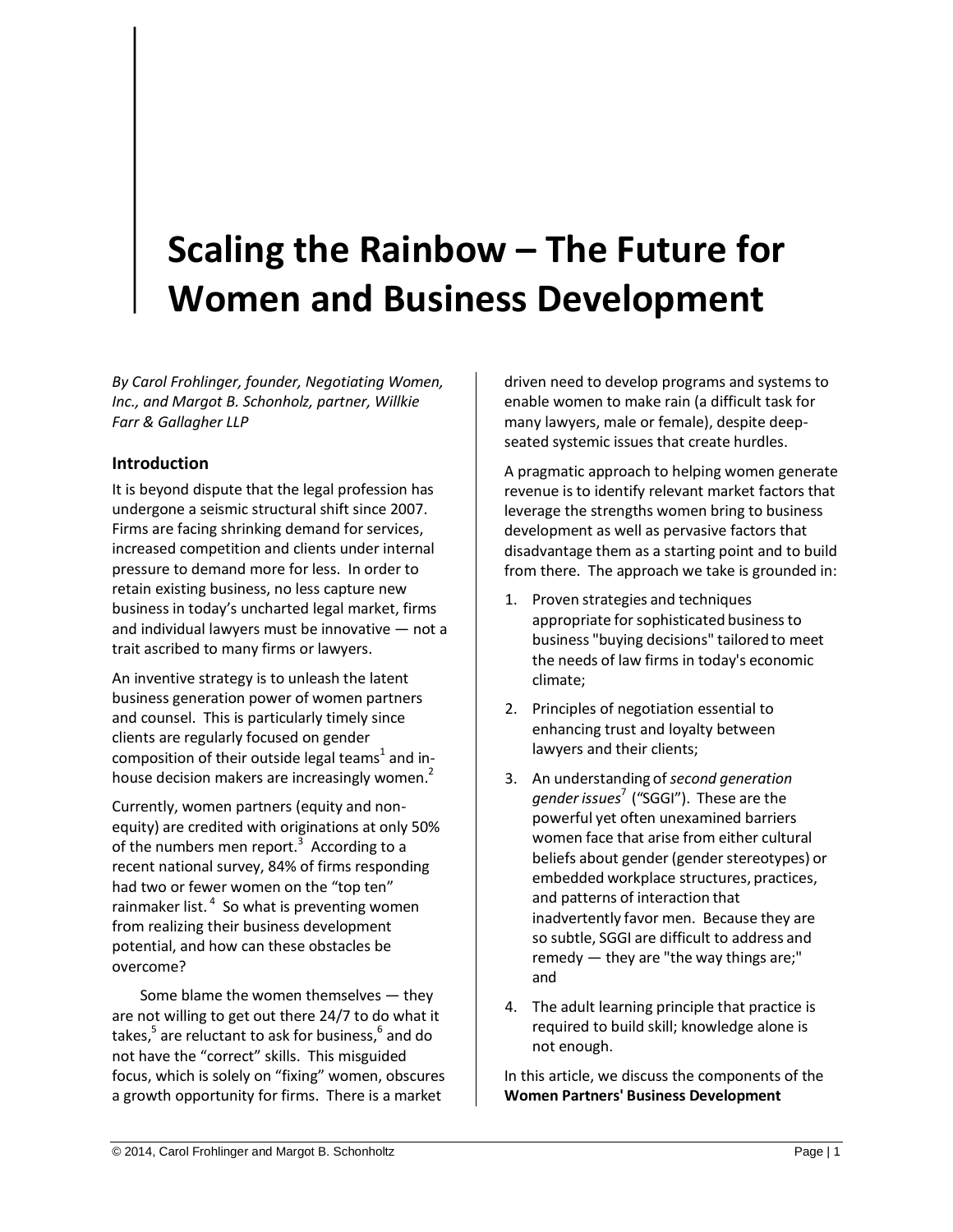**Program** we developed as well as how we negotiated the commitment of resources required to implement it successfully. It is our hope that sharing the research behind our approach and the methodology we used will position others to help their firms build business in a new way.

The business case could not be more clear  $-$  it is time to invest in women as rainmakers.

#### <span id="page-3-0"></span>**Launching the Program**

The program we developed consists of three highly interactive full group sessions (each running approximately five to six hours and separated by a month) and individual meetings between each participant and a trained coach before each group session. The individual meetings are designed to uncover each attorney's business development goals and to offer guidance regarding challenges that may impede progress.

#### **The Obstacle**

#### *Getting buy-in*

The way in which law firms traditionally operate discourages participation in long-term non-billable investment activities. The model is based on the billable hour as the basis for production of revenue, and compensation systems reward short-term revenue generation. Couple these factors with the mystery surrounding business development and skepticism about a womanfocused program, and we encountered our first obstacle to surmount.

#### **Our Approach**

In order to succeed, the program requires a major commitment from firm leadership and participants. How did we obtain those commitments?

After developing a general outline of the program and discussing it with certain members of firm management, the co-chairs of the firm's women's initiative surveyed the women partners to gauge their interest in participating and willingness to devote the time and effort required. Not all women partners aspire to be rainmakers; some prefer to practice law as service partners working on client matters sourced by another partner. Women who did not have the requisite motivation to develop business were discouraged from participating in the program. Although business development knowledge and skill can certainly be acquired through the use of specially developed tools, commitment to do what it takes to develop business is an individual choice.

The result of this outreach was overwhelmingly positive. We then made the business case to the firm's executive committee to obtain funding for the program. We highlighted the benefits for the firm, not just the individual participants. These included participants obtaining skills to help practice groups develop and refine their marketing plans, cross-selling opportunities among participating partners, better integration of lateral partners, and a more conscious approach to selling business to women clients.

A critical step in the process was the rollout meeting for the program. There, the firm's cochairs addressed the group of participants about the firm's excitement about and encouragement for the program. Management buy-in, not just financially, but by attending this meeting and requesting updates on the program progress was key.

#### <span id="page-3-1"></span>**The Rainmaker Identity**

Recent research<sup>8</sup> on personality characteristics of lawyers who generate business shows that rainmakers are more likely to seek dominance, become consumed by their work, effectively manage teams and take risks. These personality characteristics are traditional "male" characteristics, making it more difficult for women to see themselves as rainmakers. In addition, new research<sup>9</sup> shows that women do not receive the same amount of support from their firms as do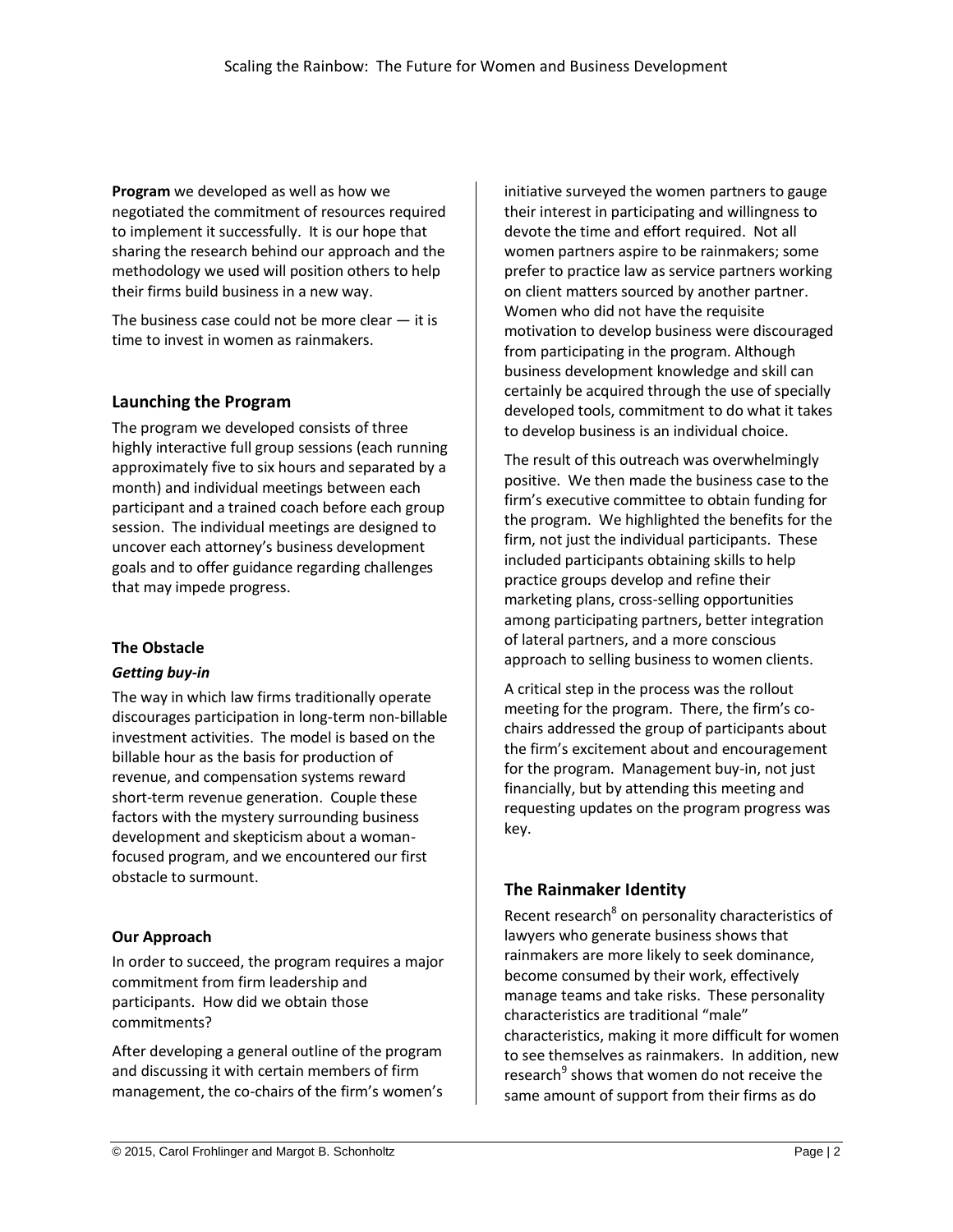their male colleagues, making their business development success dependent on their own personality traits and activities.

#### **The Obstacles**

#### *A question of fit*

Because of historical male dominance in the rainmaking space, it is more difficult for women to be seen by others as expert at business development; it is also difficult for many women to see themselves in this role.<sup>10</sup> The mental picture of a rainmaker is as an independent, assertive and decisive power broker to whom the usual rules do not apply. These traits are not considered feminine; rather, women are thought to be communal — friendly, unselfish, care-taking. If a woman is assertive, she will likely be perceived as aggressive instead and what appears selfconfident or entrepreneurial in a man often looks arrogant, or self-promoting in a woman. $^{11}$  This SGGI is referred to as the *double bind*; this "dammed if you do, doomed if you don't"<sup>12</sup>dilemma discourages many women from making the effort required to build a book of business.

#### *A lack of role models*

This is exacerbated by the fact that there are so few women rainmakers as role models. It is hard to learn how to be successful at business development unless one sees successful women rainmakers demonstrate what works for them. Observing not just one, but a number of role models, affords women the opportunity to assess various styles, approaches and activities to determine which to adopt and which to avoid.

#### **Our Approach**

Believing one can be successful at generating business requires self-reflection. We begin by providing participants with an opportunity to analyze where they currently are in relation to three essential components of business development success:

- 1. Knowledge of the right business development activities to do as well as a snapshot of their current skill level at performing them;
- 2. Efficiency of their current business development process — this is an important issue for many women because there are so many demands on their time; $^{13}$  and,
- 3. Engagement level, i.e., how eager (or not) are they to do what is necessary to develop business.

An online self-assessment $^{14}$  provides participants with the individualized, written feedback they need to determine where to begin to build more business. The self-assessment is followed by an online tool that guides them to:

- Develop a profile of their practice: elements include identifying their "ideal client", tracking their business results historically as well as forecasting future business results given market conditions; and
- Inventory the types of business development activities they are currently doing as well as the frequency with which they perform them to provide a benchmark for measuring program results.<sup>15</sup>

The good news is that the women participating in the program are often pleasantly surprised by the results — they find they are doing many of the right things. This recognition encourages them to view themselves as having the ability to develop business.

Participants then create a detailed business plan blueprint informed by the previous work they have completed and supported by extensive research about how effective business development plans must be structured. The blueprint charts a specific course of action implementable in manageable chunks over time, again reinforcing the belief that developing a rainmaker identity is a real possibility for those who choose it and are willing to work at it.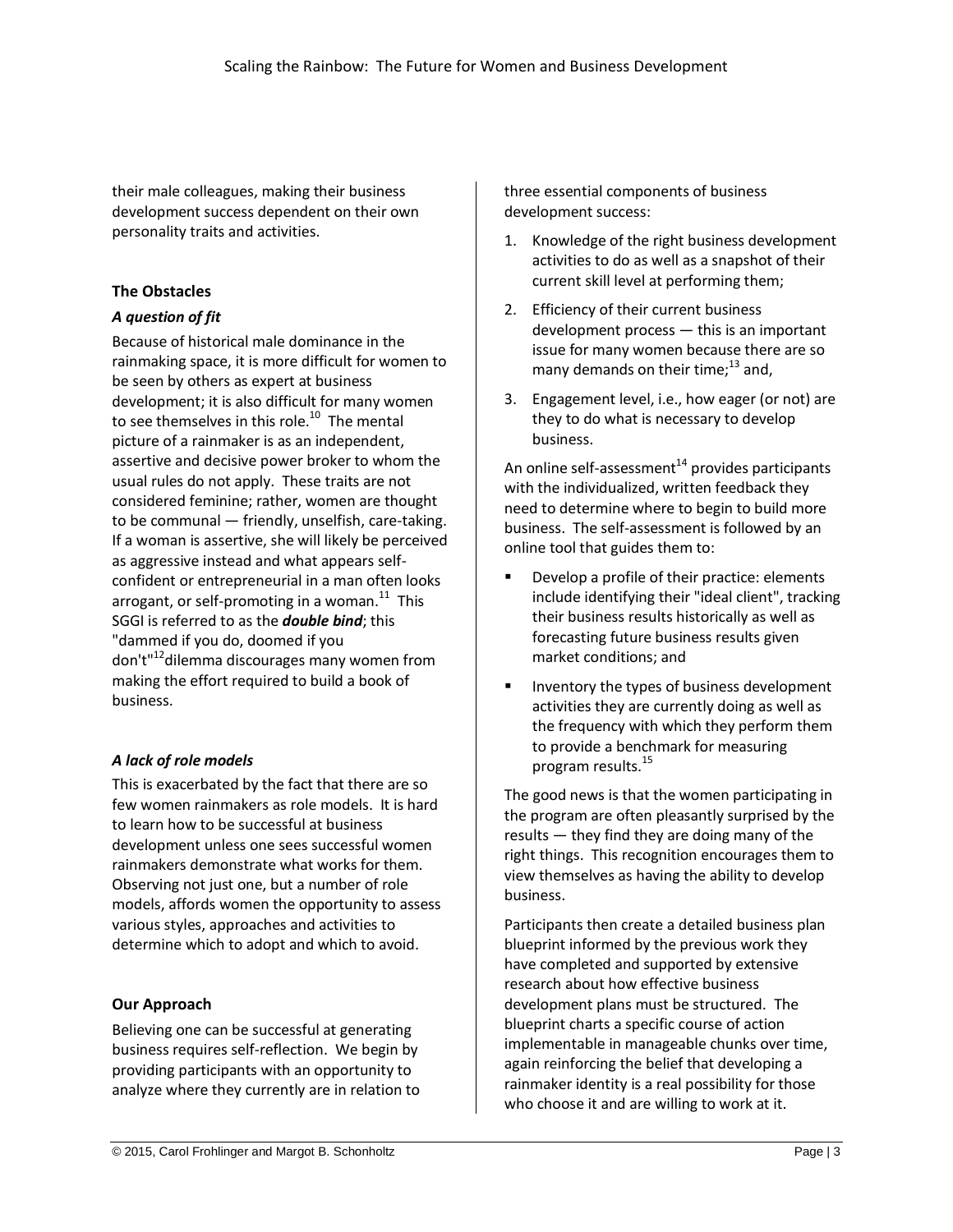#### <span id="page-5-0"></span>**The Need for Grittiness**

"Grittiness" has been defined as *"...the tendency to sustain interest in and effort toward very longterm goals".*<sup>16</sup> *W*omen need true grit to develop business.<sup>17</sup>

#### **The Obstacles**

#### *Visibility matters*

Regardless of whether a woman sees herself as a rainmaker, the reality is that it is harder for women to develop business than it is for men. *Ingroup/out-group research*<sup>18</sup> shows that women are often excluded from informal networks, which channel referrals. According to one study surveying women attorneys about business development, referrals account for approximately 35% of new business.<sup>19</sup>

Since getting a referral involves someone else putting his/her own credibility on the line, it follows that they do not necessarily come easily. It is not that referrals are intentionally withheld from women. Referrals result from relationships built over time, often nurtured on the golf course. Women are often not playing that same course.

Participating in pitch meetings and panel "beauty contests" are also situations where women are often left out.<sup>20</sup> Why? Most firms do not have established policies that govern who is included; it is left to the discretion of whomever has the relationship with the potential client. That tends to be a white man who rounds up the "usual suspects" — other white men with whom he has shared the thrill of victory or the agony of defeat. These are the people top of mind, those he knows and trusts. He does not mean to be exclusionary, but a woman who has not participated in other pitches with him is not even on the radar. $^{21}$ 

In addition, women are expected to and often do *invisible work*—work that contributes to the organization's success but does not get much, if any, notice or recognition. Consequently, it is neither highly valued nor rewarded.<sup>22</sup>

In a business development setting, invisible work can play out in different ways. If a woman is fortunate enough to be invited to participate in a pitch, she may be asked (explicitly or tacitly) to take up the administrative and logistical tasks. That may involve organizing the planning meetings, preparing the deck and customizing associated glossy handouts, as well as catching up those team members who may have missed a preparation meeting because of more pressing matters. If the business development task involves responding to client Requests for Proposals<sup>23</sup>, the woman on the team may be tasked with getting information and coordinating with the marketing department to make sure the proposal gets done well and in a timely manner.

#### *Congeniality matters*

Many firms have origination credit policies that are neither coherent nor transparent. If women want credit for the work they bring in as part of a team, they are put in the awkward position of having to initiate conversations that can invite backlash because their behavior violates behavioral norms. On the other hand, if they wait for others to "do the right thing" and allocate credit fairly, they will probably be waiting a long time. According to a recent study, a shocking 30% of women partners reported that they had been threatened, bullied or intimidated to back down in a dispute over origination credit.<sup>24</sup> Many women come to the realization that time devoted to business development is better spent sourcing and cultivating their own client relationships. $^{25}$ Although this is desirable from an individual partner's point of view, it may be a missed opportunity for firms to cement relationships with clients in a variety of areas, making it much less likely that the client will move its business to another firm.

Many women work as "service partners"<sup>26</sup> on client matters sourced by another partner. As a consequence, they do not control the client relationship. One study surveying women attorneys about business development reported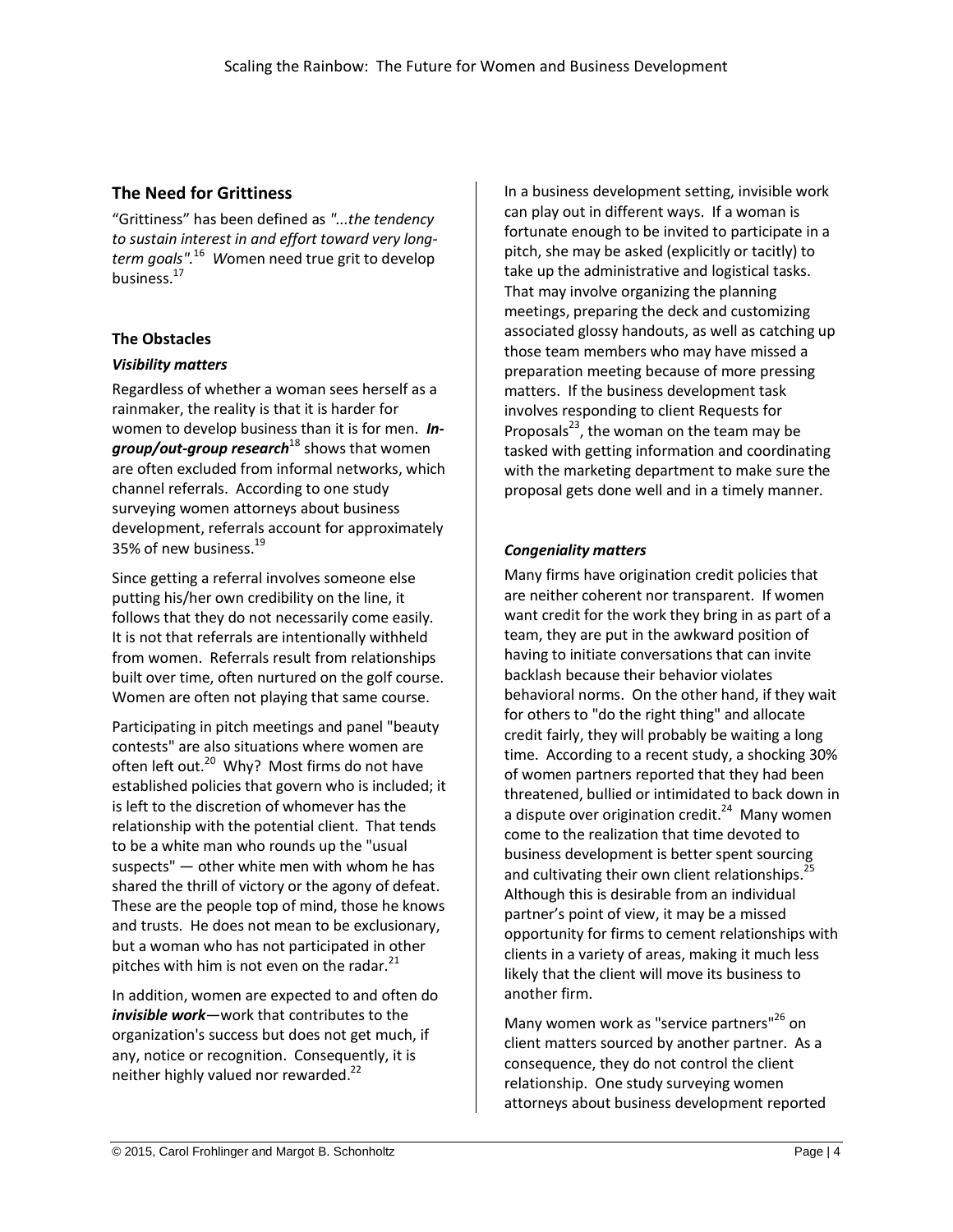that the women attributed most new business (57%) as coming from existing clients.<sup>27</sup> Women, therefore, are at a distinct disadvantage unless they negotiate with the relationship partner for a share of the billing credit. But to do so might be considered "ungrateful" given the billable hours that the partner has enabled them to work. After all, billable hours are also meaningful when it comes to compensation decisions; it is risky to put them on the line.

#### **Our Approach**

To deal effectively with the challenges described above, women partners must be gritty when it comes to business development. Using the University of Pennsylvania's **Grit Survey** and **Optimism Test**<sup>28</sup> as a basis, participants generally discuss their reactions to their scores in the group session (no one is asked to reveal her individual scores) as well as the link between grit, mindset $^{29}$ and optimism with business development success.

We also acknowledge the reality that successful rainmakers are excellent at networking in a variety of ways. We differentiate **strategic networking** from the usual forms that networking takes — either a scatter-shot effort (for example, collecting business cards at events while drinking bad chardonnay and failing to follow-up because no authentic connection was established) or, alternatively, a "take no prisoners" approach that encourages networking focused only on the networker's unilateral needs (sometimes called, "working the room").

Women are often reluctant to engage in these kinds of networking because they experience them as inauthentic and uncomfortable. We redefine networking to include reciprocity and real connection; we find that this reframing makes it more likely that women will engage in it. We encourage an examination of three network components: internal, external and personal networks to assess what elements of each is working well and what needs to be improved.

Our focus is pragmatic  $-$  given that the goal is generating new business, one question is whether the network is large enough?<sup>30</sup> Another question is who is in the network? What gaps exist currently and what steps can be taken to close them? How can the relationships with those in the network be strengthened? We introduce tools<sup>31</sup> developed to help participants increase the number and quality of referrals they receive, emphasizing the need to build strong reciprocal relationships.

We tackle the thorny issue of *invisible work* using a three step process. The first step is to identify the invisible work one is routinely performing that takes time away from independently developing business. Identifying invisible work is not done in isolation but is considered as one factor among others that may not be yielding the desired results including speaking on panels or writing. Embedded in a one-to-one coaching conversation and again in a group discussion of what to start doing, continue doing or stop doing is guidance that helps women recognize that they should make a conscious decision to take on invisible work (or not) rather than simply allow it to be imposed on them. Clearly, there is a requirement that one must do her fair share for the team. At the same time, a woman should not be unfairly burdened with tasks that are not rewarded with anything more than a perfunctory thank you (if she is lucky) and the opportunity to do these things again and again because she does them so well. Using a **negotiation framework,** we offer women the tools to manage situations like these in a way that is personally authentic and culturally compatible.

#### <span id="page-6-0"></span>**Gender Neutral Sales Process and Tools**

Regardless of gender, certain sales processes and tools commonly used in business have not been adopted by many law firms. Given the need for a new law firm paradigm, firms should consider applying these historically successful processes and tools to their businesses.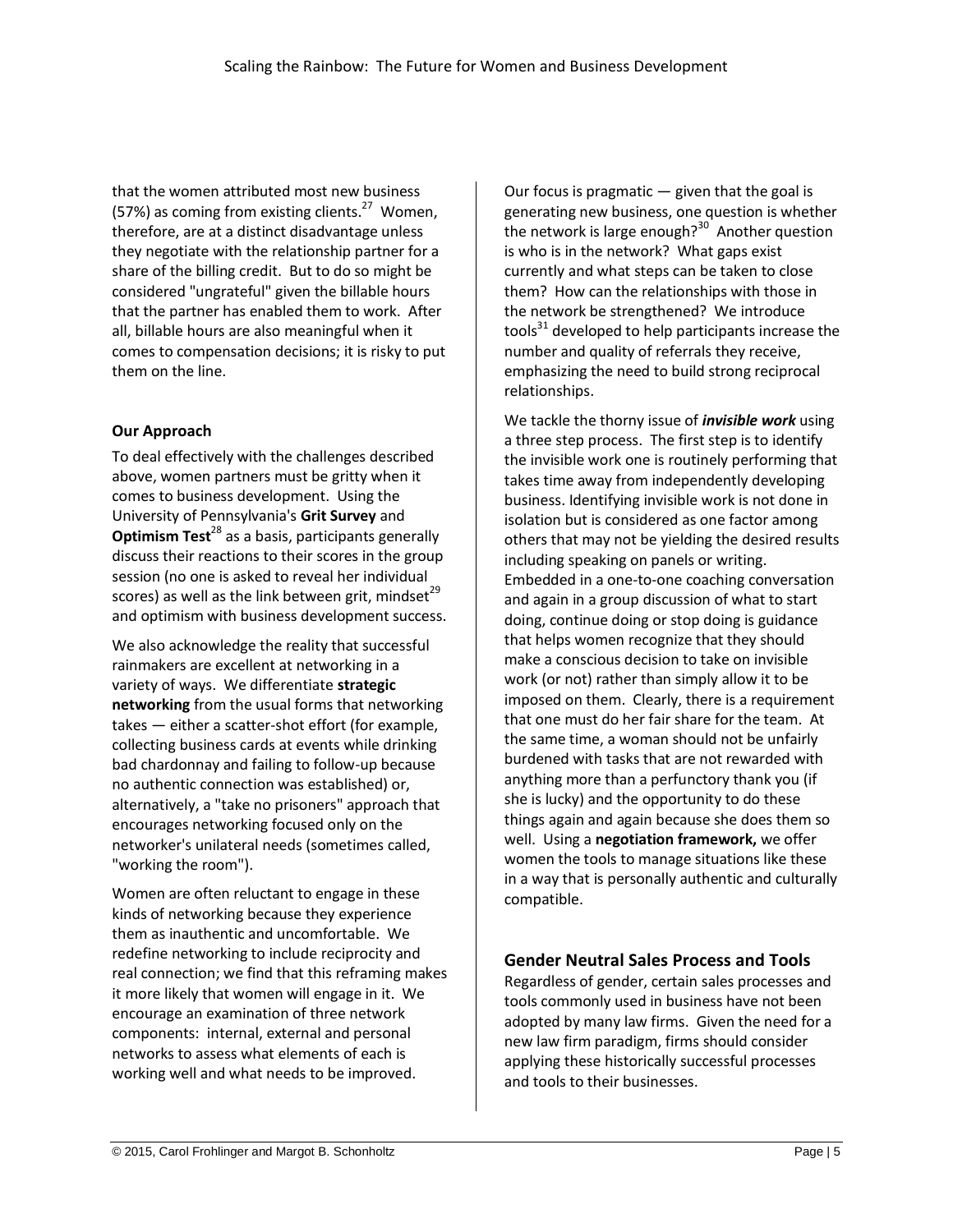#### **The Obstacle**

#### *"Sales" is not what lawyers do*

The contrast between the traditional view of the practice of law — as a profession — and the modern definition of it as an "industry" requires a fresh look at the business development process. Even today, many firms are unable to differentiate marketing strategies and tactics from business development activities. Law firm leaders, although often painfully aware of the need to increase revenue, are often unsure of how to adapt proven sales processes used by business to their firms. Relevant management practices (including coaching, sponsorship and appropriate communication), meaningful measurement and tracking systems, and well-designed reward and recognition systems are absent in most firms.

#### **Our Approach**

Recognizing that the leadership commitment required to support the organizational change described above is more aspirational than attainable, we instead focus on what the individual can do herself. We de-bunk the myth that selling is something only done by people wearing plaid jackets at used car lots by reframing it as solving client problems. We introduce a number of tools to support a rigorous planning process for initial client acquisition as well as ongoing relationship growth. We also discuss how participants can leverage these tools and processes to lead business development strategies for targeted clients more broadly at the practice group and firm levels as appropriate.

The group sessions are highly interactive and incorporate a great deal of practice as demanded by experiential learning principles.<sup>32</sup> Participants practice describing their ideal client, using **"engaging introductions"**<sup>33</sup> and asking for business opportunities. Using a proven meeting management model, participants use their own upcoming prospective client meetings to apply the model and associated skills through role-play. These simulations are video-taped, and

participants receive feedback from their colleagues in session as well as in individual coaching sessions. A second simulation, using case studies, enables participants to practice a collaborative meeting management model and skills in a team pitch situation. We also discuss strengths women tend to bring to business development to reinforce their use.

As ongoing sustainment strategies, we initiate peer coaching and monthly group breakfasts to continue the work of this program. Peer coaching teams are arranged to bring together partners from different practice groups and seniority. The goal of these groups is to invest the time and effort to collaborate on continued skill building and collectively generating business opportunities. The monthly group breakfasts bring together all the participants and counsel in various formats to discuss business development tactics and issues identified by two partners who set the agenda for each meeting. Responsibility for organizing and running the breakfasts rotates among partners.

#### <span id="page-7-0"></span>**Conclusion**

By any definition, this program was an unqualified success. What's good for women has been good for business. The women partners who participated have been able quickly to garner additional revenue and have organized themselves as an effective business development cohort. We are confident that the relationships built during the program will continue to grow over time, and the outcome will be enhanced engagement as well as increased business.

As importantly, the program and ongoing sustainment efforts have focused the participants and the firm on reframing the definition of "success" of business development efforts. Although instant revenue generation has been welcome, long term sustained efforts to build and support internal referral networks, to serve existing firm clients in new areas and additional ways, and to tap senior resources to aid younger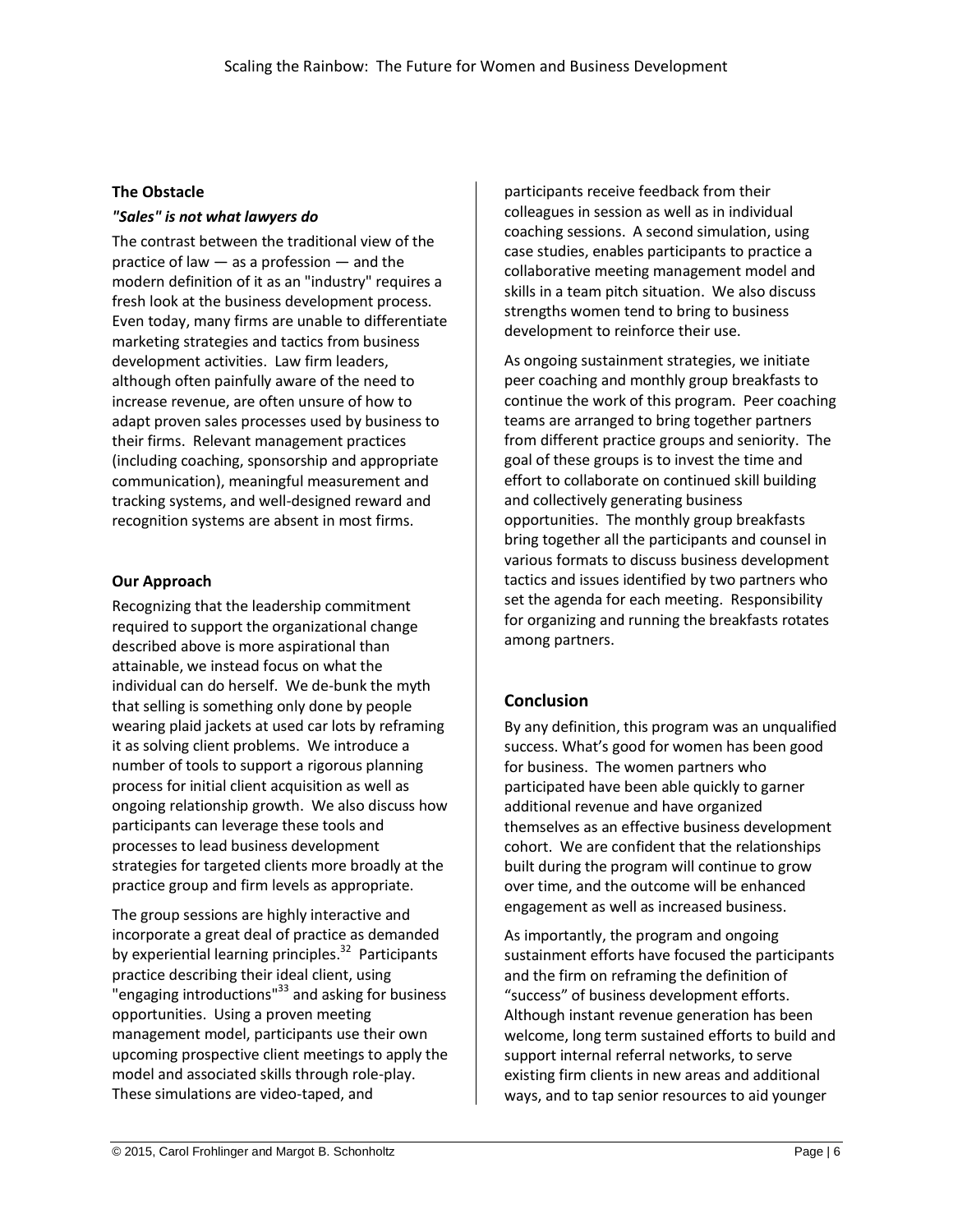colleagues in their business development efforts have also been recognized as important achievements.

#### <span id="page-8-0"></span>**About the Authors**

#### *Carol Frohlinger, Esq.*

Carol Frohlinger is the founder of Negotiating Women, Inc., an advisory firm committed to helping organizations to advance talented women into leadership positions. Coauthor of *Her Place at the Table: A Woman's Guide to Negotiating Five Key Challenges to Leadership Success*, Ms. Frohlinger has over fifteen years of experience in designing, developing and delivering highly customized negotiation and leadership programs for executive women. Using social science research about the systemic factors that impact female leaders as the context, Ms. Frohlinger's approach to leadership development emphasizes practical skills that equip women to position themselves to best advantage. Among the topics she focuses on are leadership, business development, communication, strategic networking and, of course, negotiation. Her current research is focused on the systemic issues that women attorneys must negotiate to succeed at business development. On the organizational change side of the gender parity challenge, Ms. Frohlinger consults with senior leaders about gender issues, designs diagnostic surveys, conducts focus groups with women at all levels and advises firms about how to launch and support women's initiatives that deliver a solid return on investment.

Ms. Frohlinger serves on the faculty of the UC Hastings College of the Law Leadership Academy for Women and as a Practitioner in Residence at the Women, Leadership and Equality Program at the University of Maryland Francis King Carey School of Law. She is also an affiliated faculty member of the Simmons School of Management. Her advice has been featured by the Today Show, CBS *MoneyWatch*, NPR, and the *New York Times*, among other mainstream media. Frequently

called upon to provide expert input by publications serving professional services firms, Ms. Frohlinger also contributes articles to professional and association journals such as *Managing Partner* and the ALM Law Journal's *Marketing the Law Firm*.

Ms. Frohlinger has been honored by The International Alliance for Women with its "World of Difference Award" and was named to Top 50 Most Influential Women List by the Irish Voice. Ms. Frohlinger currently serves on the Women in the Legal Profession Committee of the New York City Bar Association. She served on the Model Compensation Working Group of American Bar Association's Presidential Task Force on Gender Equity. She has also served on the New York State Bar Association's Task Force on the Future of the Legal Profession. Ms. Frohlinger holds a J.D. from Fordham University School of Law. She lives in New York City with her husband and is the proud parent of a daughter and a son. She negotiates with each of them often!

#### *Margot B. Schonholtz*

Margot B. Schonholtz is a partner in the Business Reorganization and Restructuring Department of Willkie Farr & Gallaher LLP. Through an in-depth understanding of her clients' business goals, Ms. Schonholtz offers financial institutions, funds and asset managers creative solutions in complex debt restructurings, litigation, bankruptcy matters and asset sale transactions. Ms. Schonholtz handles all aspects of bankruptcy and creditors' rights litigation, prepares and negotiates complex corporate documents, and organizes and manages large lender syndicates. She has particular knowledge of the structured products, financial services, merchant energy, online marketing, retail, cable and broadcast, telecommunications, manufacturing, mining, and health care industries. She has led several engagements on behalf of financial institution clients involving distressed structured products (including SIVs, CDOs, market value swaps, and repurchase agreements).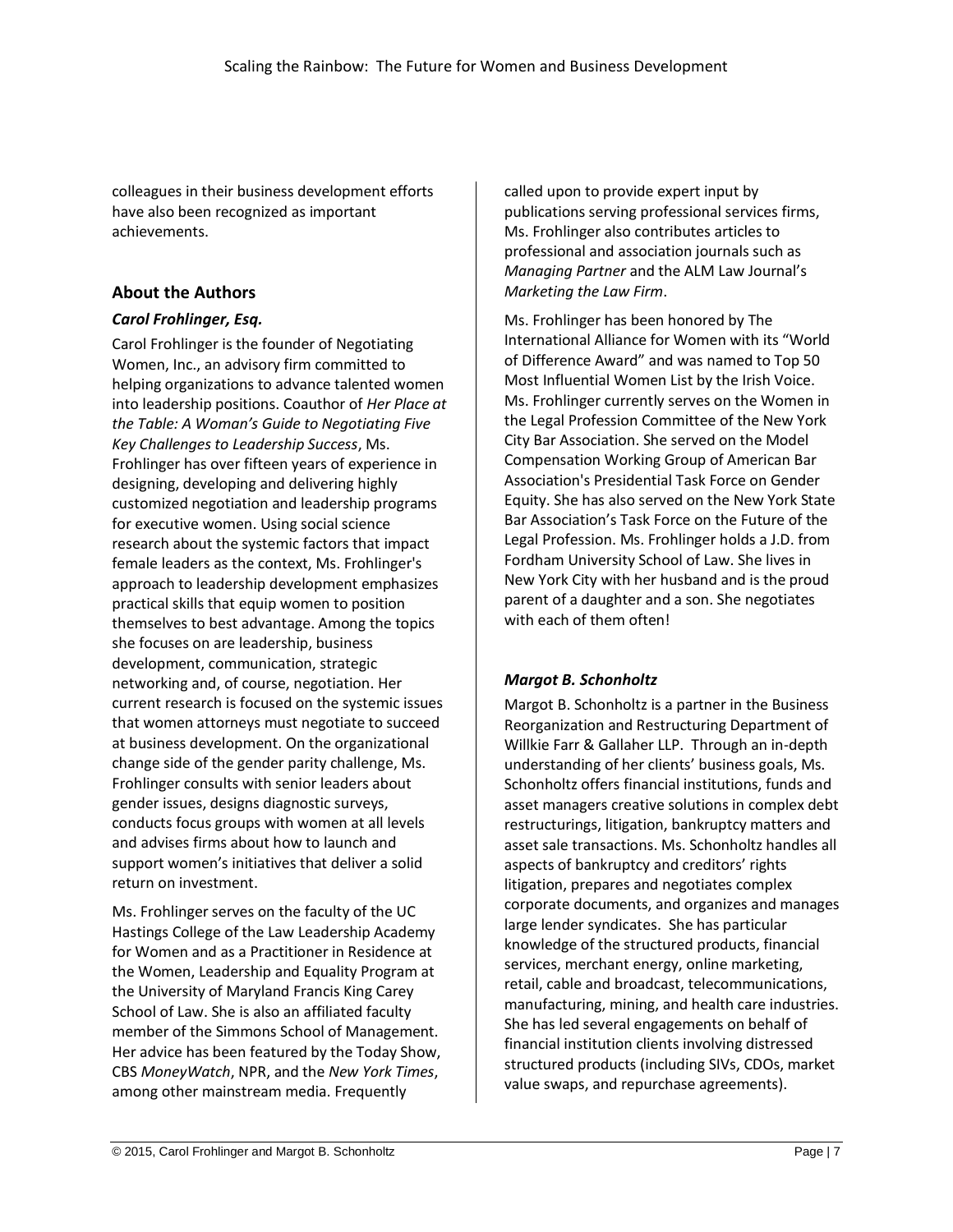Ms. Schonholtz has been recognized as a leading practitioner in *Chambers Global* since 2004 and *Chambers USA* since its inception in 2003. Ms. Schonholtz has also been listed in *Best Lawyers in America* since 2006 and in the *Guide to the World's Leading Women in Business Law*, and *New York Magazine's* "The New York Area's Best Lawyers." In 2013, she was named "Best in Insolvency & Restructuring" at *Euromoney Legal Media Group's* - Americas Women in Business Law Awards. Ms. Schonholtz also currently serves as Co-Chair of Willkie's Women's Professional Development Committee. Ms. Schonholtz is admitted to the New York Bar; the United States Supreme Court; the United States Court of Appeals for the Second Circuit; and the United States District Courts for the Southern and Eastern Districts of New York.

#### <span id="page-9-0"></span>**References**

 $<sup>1</sup>$  For example, UPS's chief legal officer, Teri</sup> McClure, moderated a panel at Emory Law's Diversity Speaker Series that included Teresa Roseborough, GC of Home Depot, DuPont's general counsel, Thomas Sager, and the retired chairman, president and CEO of MetLife, C. Robert Henrikson. Sager stated, *"To effect change, corporate law departments must require firms to demonstrate a commitment to diversity by reporting the numbers of diverse lawyers in their organizations in some way. That's where the dialogue begins. If you are not relentlessly doing assessment and giving feedback, they're not going to take you seriously. We have the power of the purse." See* Meredith Hobbs, *[Corporate Law](http://www.dailyreportonline.com/id=1202640380402/Corporate+Law+Departments+Lead+Firms+in+Diversity+Push?mcode=0&curindex=0&curpage=ALL)  [Departments Lead Firms in Diversity Push](http://www.dailyreportonline.com/id=1202640380402/Corporate+Law+Departments+Lead+Firms+in+Diversity+Push?mcode=0&curindex=0&curpage=ALL)*, Daily Report Online (January 29, 2014).

 $2$  Client decision-makers are more likely than ever before to be women and women like to work with other women. *See [Women General Counsel at](http://www.mcca.com/index.cfm?fuseaction=Feature.showFeature&CategoryID=21&FeatureID=350)  [Fortune 500 Companies Reaches New High,](http://www.mcca.com/index.cfm?fuseaction=Feature.showFeature&CategoryID=21&FeatureID=350)* 2012 Minority Corporate Counsel Association Survey (September 2012). *See also* Cathy Benko and Bill Pelster, *How Women Decide,* Harvard Business

Review (September 2013), discussing Deloitte's experience with training partners and managers to become more "gender aware" in the sales process. *"…They (women) also make up 41% of employees with authority to make purchasing decisions. Recognizing that the majority of our partners and managers, including those who were female, had honed their skills selling to men, and that a rapidly growing percentage of our potential clients were women, we realized it was time to reexamine our assumptions about how to explore opportunities and close deals."*

3 Jeffrey A. Lowe, *[Major, Lindsey & Africa 2012](http://www.mlaglobal.com/partner-compensation-survey/2012/)  [Partner Compensation Survey.](http://www.mlaglobal.com/partner-compensation-survey/2012/)* Male partners reported averaged originations of \$2.03 million, which is about 50% higher than originations reported by female partners (\$1.41 million). Although this survey did not distinguish between equity and non-equity partners, according to a Wall Street Journal article on this same study, the average male equity partner reported getting origination credit for \$2.7 million in billings, while the average female equity partner reported \$2.3 million, or about 15% less. *See also* Jennifer Smith, *[Female Lawyers Still Battle Gender Bias](http://online.wsj.com/news/articles/SB10001424052702303948104579537814028747376)* (May 4, 2014). But the *[Report](http://www.nawl.org/p/cm/ld/fid=82#surveys) of the Eighth [Annual](http://www.nawl.org/p/cm/ld/fid=82#surveys) NAWL National Survey on Retention and [Promotion](http://www.nawl.org/p/cm/ld/fid=82#surveys) of [Women](http://www.nawl.org/p/cm/ld/fid=82#surveys) in Law Firms*, *infra*, found that women equity partners in AmLaw 100 were credited with only 80% of the origination credit attributed to male equity partners. Those in the AMLaw 200, however, fared better at 89%.

4 Karen M. Richardson, *[Report](http://www.nawl.org/p/cm/ld/fid=82#surveys) of the [Eighth](http://www.nawl.org/p/cm/ld/fid=82#surveys) Annual NAWL National Survey on [Retention](http://www.nawl.org/p/cm/ld/fid=82#surveys) and [Promotion](http://www.nawl.org/p/cm/ld/fid=82#surveys) of Women in Law Firms*, National Association of Women Lawyers (February 25, 2014), finding that 34% of firms have no women in the top ten rainmakers, 57% of firms have 1 or 0 women in the top ten, and 84% of firms have 2 or fewer women in the top ten.

5 KJ Antonia, *[Why Don't Women Make Rain?](http://www.slate.com/blogs/xx_factor/2009/10/28/why_arent_more_women_rainmakers_at_law_firms.html)  [Depends Who You Ask](http://www.slate.com/blogs/xx_factor/2009/10/28/why_arent_more_women_rainmakers_at_law_firms.html)*, Slate (October 28, 2009).

6 Sara Randazzo, *[At The Bottom, Where Few](http://www.law.com/jsp/nlj/PubArticleNLJ.jsp?germane=1202563861081&id=1202563848388)  [Women Rise](http://www.law.com/jsp/nlj/PubArticleNLJ.jsp?germane=1202563861081&id=1202563848388)*, The National Law Journal (July 23, 2012).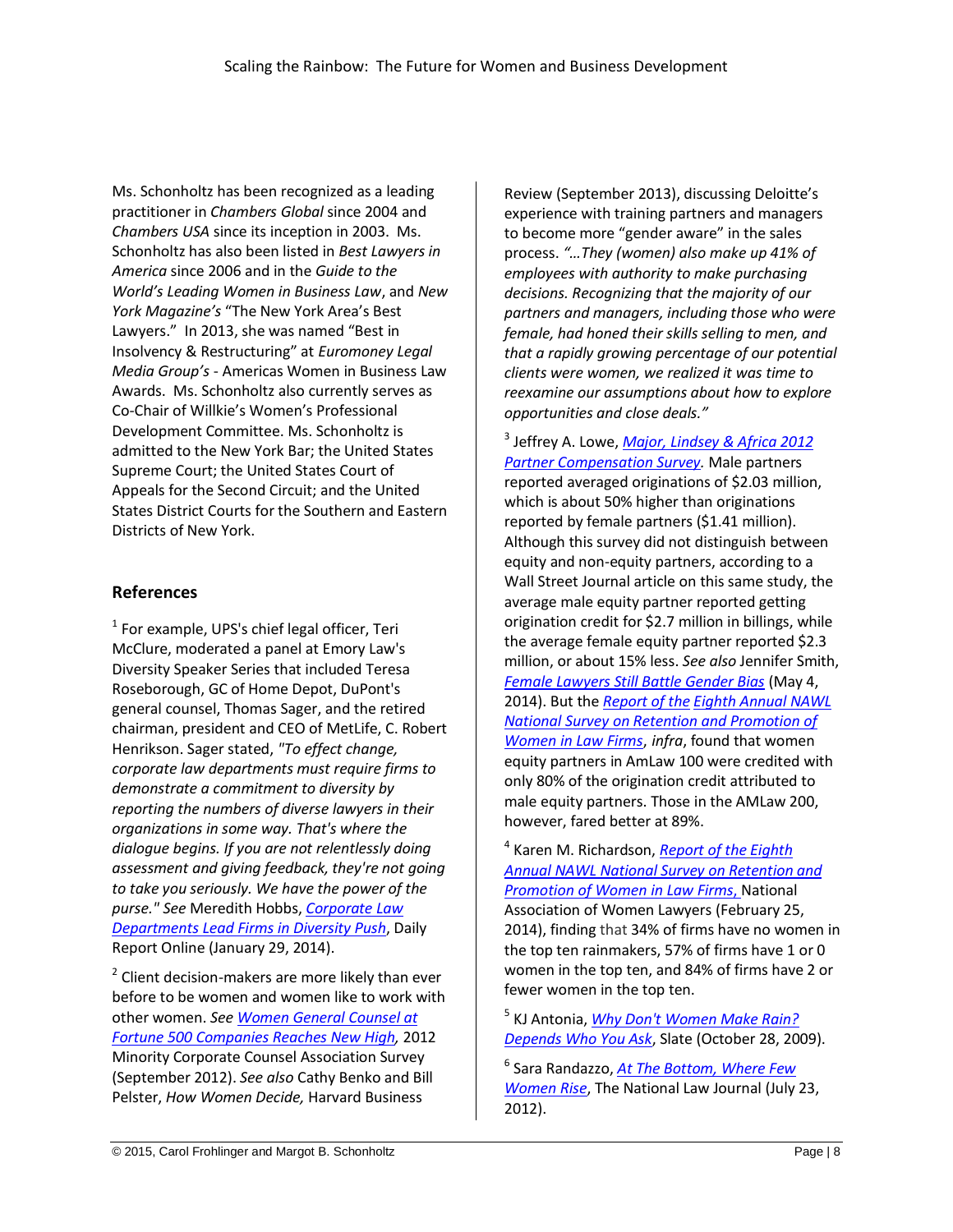<sup>7</sup> Deborah M. Kolb, Judith Williams & Carol Frohlinger, *Her Place At The Table: A Woman's Guide To Negotiating Five Key Challenges To Leadership Success*, Jossey-Bass/John Wiley (2010). *See also* Susan Sturm, *[Second Generation](http://www2.law.columbia.edu/ssturm/pdfs/second%20generation%20employment%20discrimination.pdf)  [Employment Discrimination: A Structural](http://www2.law.columbia.edu/ssturm/pdfs/second%20generation%20employment%20discrimination.pdf)  [Approach](http://www2.law.columbia.edu/ssturm/pdfs/second%20generation%20employment%20discrimination.pdf)*, 101 Colum. L. Rev. 458 (2001).

<sup>8</sup> Monique Drake and Evan Parker-Stephen, *The Rainmaking Study*, Lawyer Metrics, LLC. (December 2013).

<sup>9</sup> Carol Frohlinger, Harry Keshet and Angela Meyer, *The Little Red Hen Effect: Women Equity Partners and Business Development Firm Based Factors* (forthcoming in 2015).

<sup>10</sup> Based on numerous interviews and focus groups Carol Frohlinger has conducted.

<sup>11</sup> Joan C. Williams and Rachel Dempsey, *What Works for Women at Work*, New York University Press (2014), which summarizes forty years of social science research about descriptive bias (assumptions about the typical woman) and prescriptive bias (beliefs about how women should behave).

<sup>12</sup> Catalyst, *[The Double-Bind Dilemma for Women](http://www.catalyst.org/knowledge/double-bind-dilemma-women-leadership-damned-if-you-do-doomed-if-you-dont-0)  [in Leadership: Damned if You Do, Doomed if You](http://www.catalyst.org/knowledge/double-bind-dilemma-women-leadership-damned-if-you-do-doomed-if-you-dont-0)  [Don't](http://www.catalyst.org/knowledge/double-bind-dilemma-women-leadership-damned-if-you-do-doomed-if-you-dont-0)* (July 2007).

<sup>13</sup> For example, the 2013 *[American Time Use](http://www.bls.gov/news.release/atus.nr0.htm)  [Survey](http://www.bls.gov/news.release/atus.nr0.htm)* conducted by the United States Department of Labor Bureau of Labor Statistics reported that women spent considerably more time taking care of children and doing household tasks than men do. (June 18, 2014).

 $14$  The self-assessment is proprietary; copyright for it and other materials and tools described here is held b[y Negotiating Women, Inc.,](http://www.negotiatingwomen.com/) the consulting firm owned by Carol Frohlinger.

<sup>15</sup> This benchmarking process also allows sponsoring firms one way to measure program results.

<sup>16</sup> Angela L. Duckworth, Christopher Peterson, Michael D. Matthews and Dennis R. Kelly, *[Grit:](http://www.sas.upenn.edu/~duckwort/images/Grit%20JPSP.pdf)  [Perseverance and Passion for Long-Term Goals,](http://www.sas.upenn.edu/~duckwort/images/Grit%20JPSP.pdf)* Journal of Personality and Social Psychology, 2007, Vol. 92(6), 1087–1101.

<sup>17</sup> *See* Milana Hogan's research on grit and mindset as success factors for women lawyers; although this work does not directly address business development, it is applicable nonetheless. *[Non-Cognitive Traits That Impact](https://www.linkedin.com/pub/milana-rossi-hogan-ed-d/5/255/b3a)  [Female Success in BigLaw](https://www.linkedin.com/pub/milana-rossi-hogan-ed-d/5/255/b3a)* (2013). For more on mindset, *see* Carol Dweck, *Mindset: The New Psychology of Success,* Random House (2006).

<sup>18</sup> Miller McPherson, Lynn Smith-Lovin and James M Cook, *Birds of a [Feather: Homophily in Social](http://aris.ss.uci.edu/~lin/52.pdf)  [Networks](http://aris.ss.uci.edu/~lin/52.pdf)*, Annual Review of Sociology, 2001, Vol. 27, pp. 415-444.

<sup>19</sup> Harry Keshet, *[Women Attorneys](http://keshetconsulting.com/articles/WomenAttorneyFindings.pdf) Business [Development Study](http://keshetconsulting.com/articles/WomenAttorneyFindings.pdf)* (2007).

<sup>20</sup> Joan C. Williams and Veta T. Richardson, *[New](http://worklifelaw.org/Publications/SameGlassCeiling.pdf)  [Millennium, Same Glass Ceiling? The Impact of](http://worklifelaw.org/Publications/SameGlassCeiling.pdf)  [Law Firm Compensation Systems on Women,](http://worklifelaw.org/Publications/SameGlassCeiling.pdf)*  Project for Attorney Retention and the Minority Corporate Counsel Association in collaboration with the American Bar Association Commission on Women in the Profession (July 2010).

<sup>21</sup> The exclusion of women from presentations for panel selection or pitch meetings often negatively impacts firm revenues as well. *See supra* notes 1 and 2.

<sup>22</sup> Joyce K. Fletcher, *Disappearing Acts: Gender, Power, And Relational Practice At Work*, (MIT Press 1999).

<sup>23</sup> LexisNexis<sup>®</sup> RFP Activity Summary Report reported 42% of respondents saw an increase in RFP activity over the last 12 months but another 42% saw no increase. The average time allocated to writing proposals was approximately 20 hours although it varied by size of firm (2012).

<sup>24</sup> Williams, *supra* note 20.

<sup>25</sup> Keshet, s*upra* note 19.

<sup>26</sup> National Association of Women Lawyers, *[Report](http://www.nawl.org/p/cm/ld/fid=82#surveys)  [Of The Sixth Annual National Survey On Retention](http://www.nawl.org/p/cm/ld/fid=82#surveys)  [And Promotion Of Women In Law Firms](http://www.nawl.org/p/cm/ld/fid=82#surveys)* (October 2011).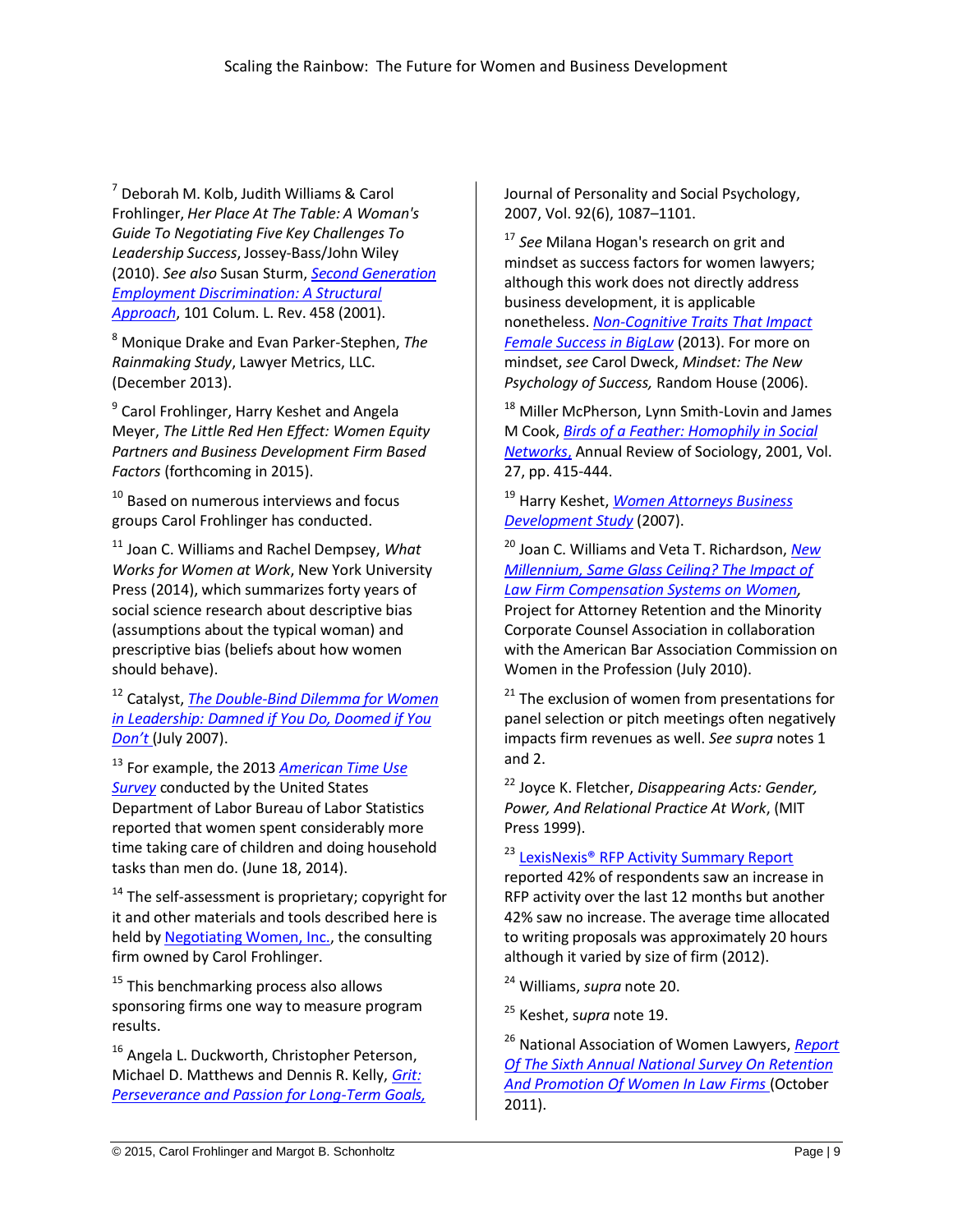<sup>27</sup> Keshet, *supra* note 19.

<sup>28</sup> Available at

[https://www.authentichappiness.sas.upenn.edu/,](https://www.authentichappiness.sas.upenn.edu/) registration required.

<sup>29</sup> Dweck, *supra* note 17.

<sup>30</sup> Arguably, the larger the network, the more business it will generate. Some believe that women tend to have smaller networks with stronger relationships whereas men favor larger, more shallow networks. *See* Roy F. Baumeister, *Is There Anything Good About Men?* American Psychological Association, invited address (2007).

<sup>31</sup> Both the Internal Referral Map and the External Referral Map emphasize the need to build strong reciprocal relationships.

<sup>32</sup> Linda H. Lewis and Carol J. Williams, *Experiential learning: Past and Present***,** New Directions for Adult and Continuing Education, Volume 1994, Issue 62.

 $33$  These are ways to engage with others in a variety of networking situations; although others suggest people develop an "elevator speech", we do not believe this is adequate.